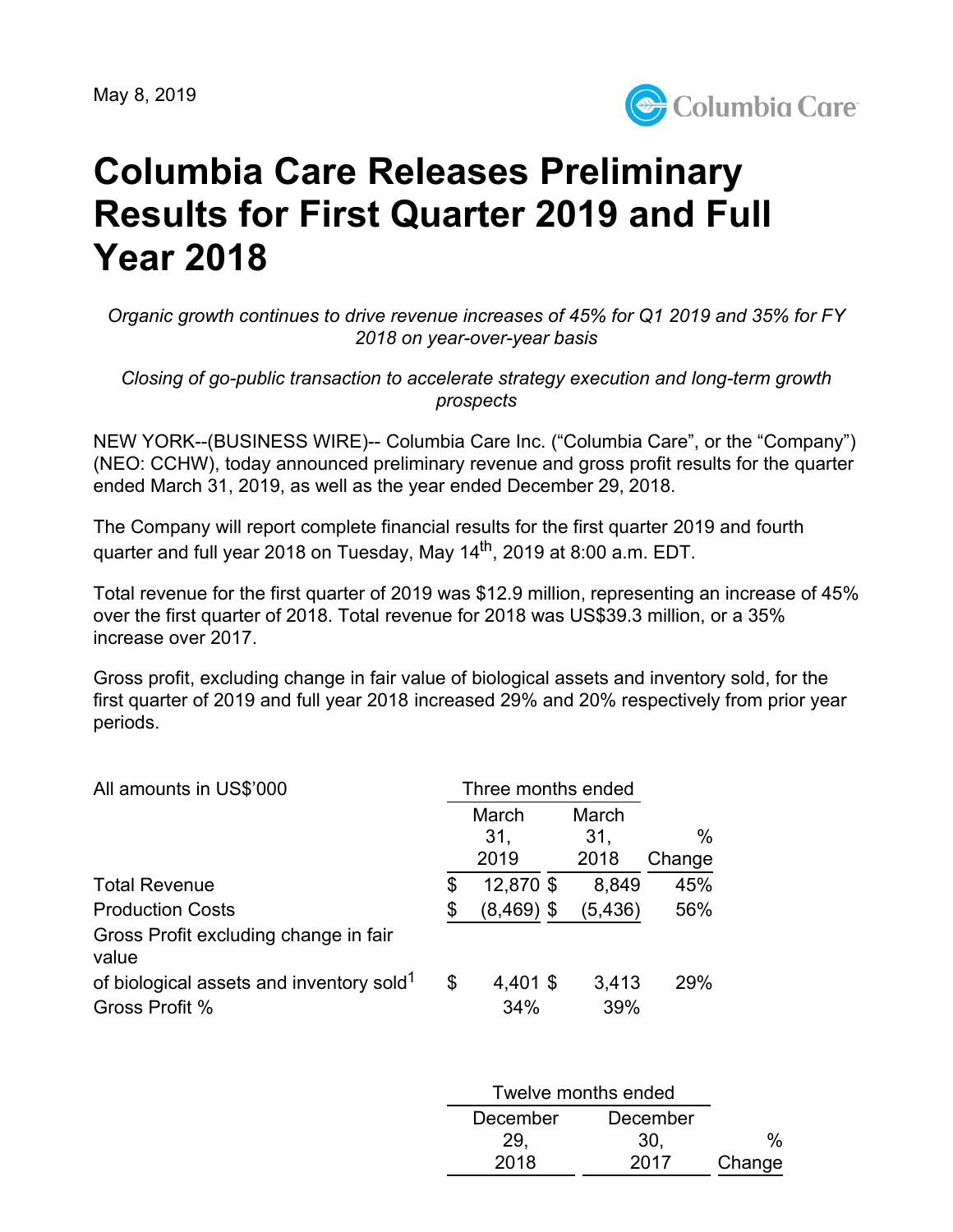| <b>Total Revenue</b>                                                   | \$ | 39,328 \$        | 29,183        | 35% |
|------------------------------------------------------------------------|----|------------------|---------------|-----|
| <b>Production Costs</b>                                                | \$ | $(22, 874)$ \$   | (15, 513)     | 47% |
| Gross Profit excluding change in fair<br>value                         |    |                  |               |     |
| of biological assets and inventory sold <sup>2</sup><br>Gross Profit % | £. | 16,454 \$<br>42% | 13,670<br>47% | 20% |

- 1 Gross profit including change in fair value of biological assets and inventory sold was (\$2,203) for the first quarter of 2019 and \$1,217 for the first quarter of 2018
- 2 Gross profit including change in fair value of biological assets and inventory sold was \$17,127 for 2018 and \$53,716 for 2017

Note: A comprehensive description of fair value adjustments related to biological assets is included in Columbia Care's financial statements filed under the Company's profile on [www.sedar.com.](http://www.sedar.com)

The increase in revenue for the first quarter of 2019 and full year 2018 was driven exclusively by organic growth and consumer demand of Columbia Care's wide array of proprietary medical cannabis products, curated third party products and through wholesale of manufacturing inputs and to third party medical cannabis retail dispensaries.

Since the end of the first quarter 2019, Columbia Care has launched a new line of industrial hemp-based CBD products in conjunction with the opening of its newest dispensaries in Brooklyn, NY and San Diego, CA. Additionally, since the beginning of the year, Columbia Care has entered into lease agreements for dispensaries in Delaware, the District of Columbia and 13 new facilities in targeted markets in Florida.

"Our strong performance in 2018 has carried over into 2019 with the launch of our state-ofthe-art dispensary in Brooklyn as well as our entry into two of the largest medical cannabis markets in the United States, California and Florida," said Nicholas Vita, Chief Executive Officer of Columbia Care. "Our access to the public markets will allow us to accelerate our growth trajectory as we expand operations in 12 of the 14 jurisdictions we serve and enables us to introduce our hemp-based CBD brands into traditional consumer retail channels. By leveraging our extensive patient data and institutional know-how, we are committed to delivering products, services and brands designed to meet the needs of consumers in markets where we believe we can have the largest impact."

### **Conference Call and Webcast Details**

To access the live conference call on May 14 at 8:00 a.m. EDT via telephone, please dial 1- 877-407-8914 (U.S. Callers) or 1-201-493-6795 (international callers), no passcode is required. A live audio webcast of the call will also be available in the Investor Relations section of the Company's website at [https://ir.col-care.com/.](https://ir.col-care.com/)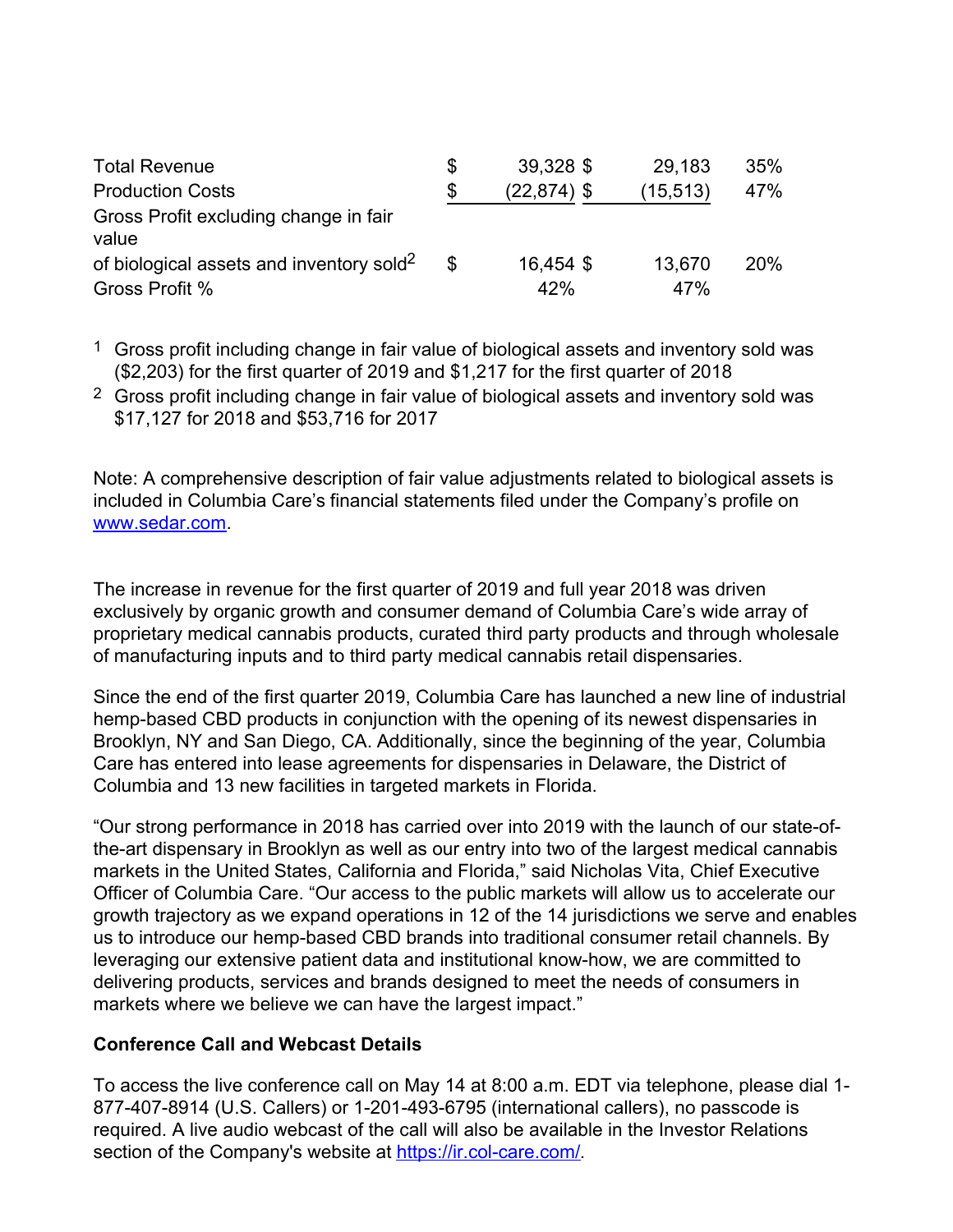A replay of the audio webcast will be available in the Investor Relations section of the Company's website approximately 2 hours after completion of the call and will be archived for 30 days.

## **Non-IFRS Financial Measures**

In this press release, Columbia Care refers to certain non-IFRS financial measures, such as gross profit excluding changes in fair value of biological assets. These measures do not have any standardized meaning prescribed by IFRS and may not be comparable to similar measures presented by other companies. Columbia Care considers certain non-IFRS measures to be meaningful indicators of the performance of its business. A reconciliation of such non-IFRS financial measures to their nearest comparable IFRS measure will be included in the Company's management's discussion and analysis for the three months ended March 31, 2019 which will be made available on March 14, 2019 under the Company's profile at [www.sedar.com](http://www.sedar.com).

# **About Columbia Care Inc.**

Columbia Care is one of the United States' largest and most experienced cultivators, manufacturers and providers of medical cannabis products and services, with 35 licenses in 15 jurisdictions across the U.S. and E.U. Having completed more than 750,000 sales transactions since its inception, Columbia Care is a patient-centered health and wellness company setting the standard for compassion, professionalism, quality, caring and innovation, working in collaboration with some of the most renowned and innovative teaching hospitals and medical centers in the world. The Company is committed to providing the type of education and transparency patients deserve and quality of product that clinicians expect. For more information on Columbia Care, please visit [www.col-care.com.](http://www.col-care.com)

### **Forward Looking Statements**

This press release contains "forward-looking information" within the meaning of applicable Canadian securities legislation which are based upon Columbia Care's current internal expectations, estimates, projections, assumptions and beliefs and views of future events. Forward-looking information can be identified by the use of forward-looking terminology such as "expect", "likely", "may", "will", "should", "intend", "anticipate", "potential", "proposed", "estimate" and other similar words, including negative and grammatical variations thereof, or statements that certain events or conditions "may", "would" or "will" happen, or by discussions of strategy. Forward-looking information include estimates, plans, expectations, opinions, forecasts, projections, targets, guidance or other statements that are not statements of fact. Any forward-looking information speaks only as of the date on which it is made, and, except as required by law, Columbia Care does not undertake any obligation to update or revise any forward-looking information, whether as a result of new information, future events or otherwise. New factors emerge from time to time, and it is not possible for Columbia Care to predict all such factors. When considering these forward-looking statements, readers should keep in mind the risk factors and other cautionary statements in Columbia Care's final prospectus dated March 21, 2019 and filed with the applicable Canadian securities regulatory authorities on SEDAR at [www.sedar.com](http://www.sedar.com). The risk factors and other factors noted in Columbia Care's Annual Information Form could cause actual events or results to differ materially from those described in any forward-looking information.